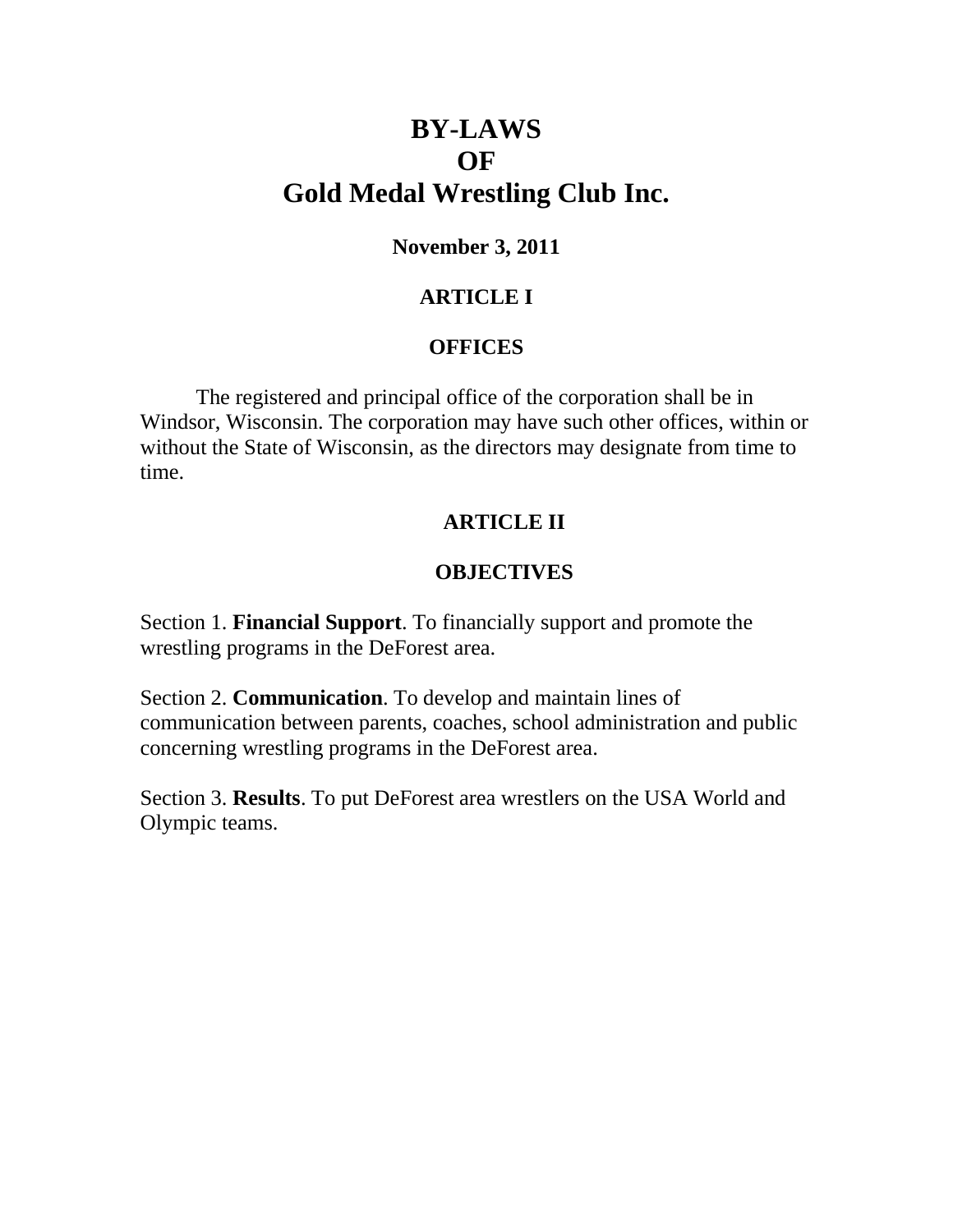# **ARTICLE III**

# **MEMBERSHIP AND VOTING**

Section 1. **General Membership**. Every Parent, Alumni or Fan of DeForest Area Wrestling in good standing with the Gold Medal Wrestling Club.

Section 2. **Meeting of members**. A meeting of the corporation shall be held annually in June or July at a time and place designated by the Board of Directors, written notice posted no less than 21 days prior to such meeting.

Section 3. **Voting by General Members**. At the annual meeting each Parent, Alumni or Fan in good standing with the Gold Medal Wrestling Club are Members and may cast one vote for the open offices.

Section 4. **Quorum**. A minimum of five Board members. It our goal to have two-thirds of all General Members at our annual meeting.

Section 5. **Revoking Membership**. The Board may by a two-thirds vote of a quorum, revoke the General Membership of individuals because of conduct unbecoming to our Club as described in ARTICLE XI, Code of Conduct.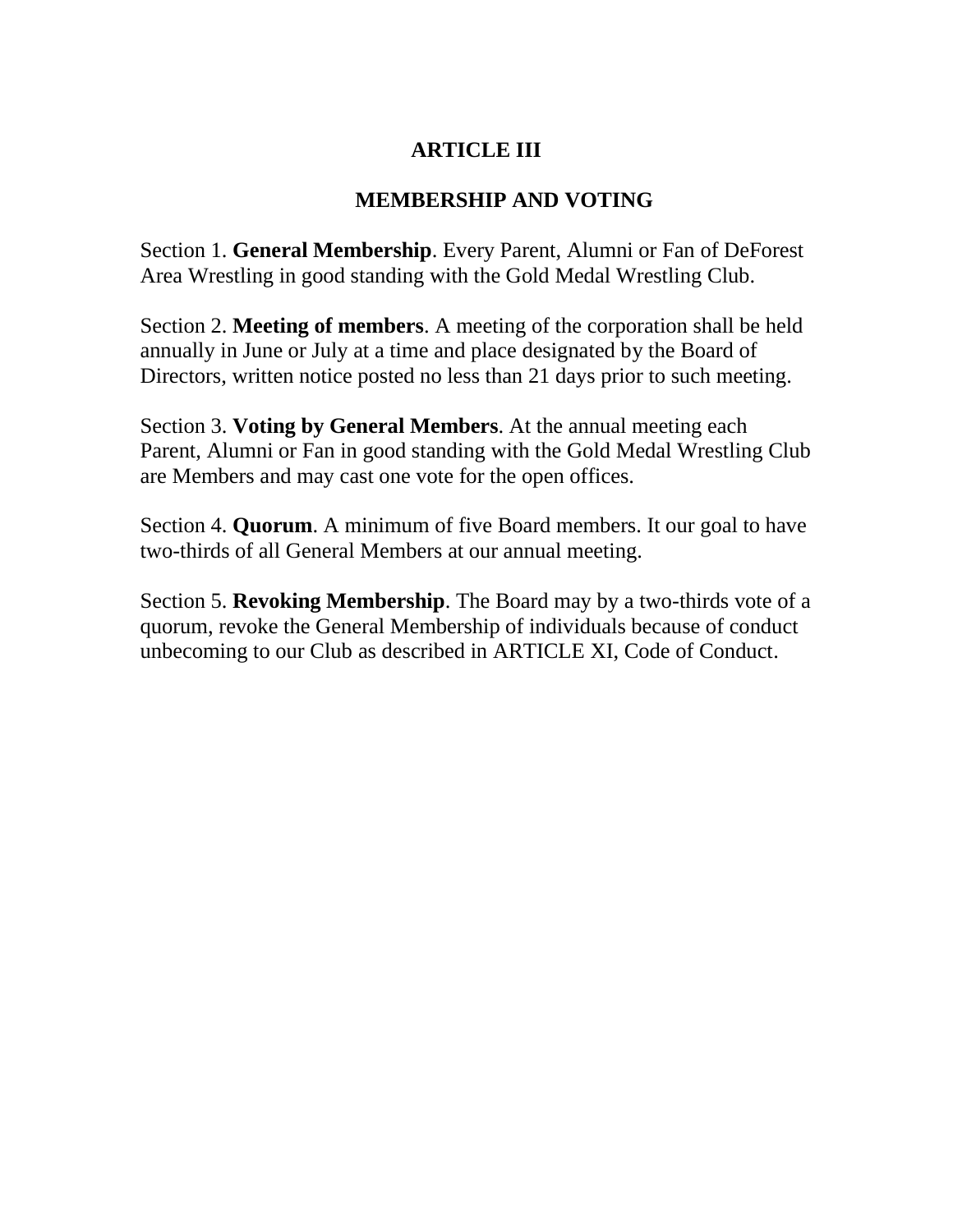### **ARTICLE IV**

### **BOARD OF DIRECTORS**

Section 1. **Authority**. The affairs and property of the corporation shall be managed and controlled by its Board of Directors. The Directors may exercise all such powers and do all such things as may be exercised or done by the corporation, subject to the provisions of the Articles of Incorporation, these By-Laws and all applicable law.

Section 2. **Members**. The Board of Directors will consist of the President, the Vice President, the Treasurer, the Secretary, the DeForest High School Head Wrestling Coach, the Past President, the At Large Representative and the Web Master. Each Member will have one vote.

Section 3. **Officers**. The officers of the Board of Directors will consist of the President, Vice President and Treasurer. Each officer will have one vote, with the President only voting in case of a tie.

Section 4. **Quorum**. A minimum quorum is five of the eight voting members.

Section 5. **Trust**. The Board will administer our Trust for the sole benefit of the Club.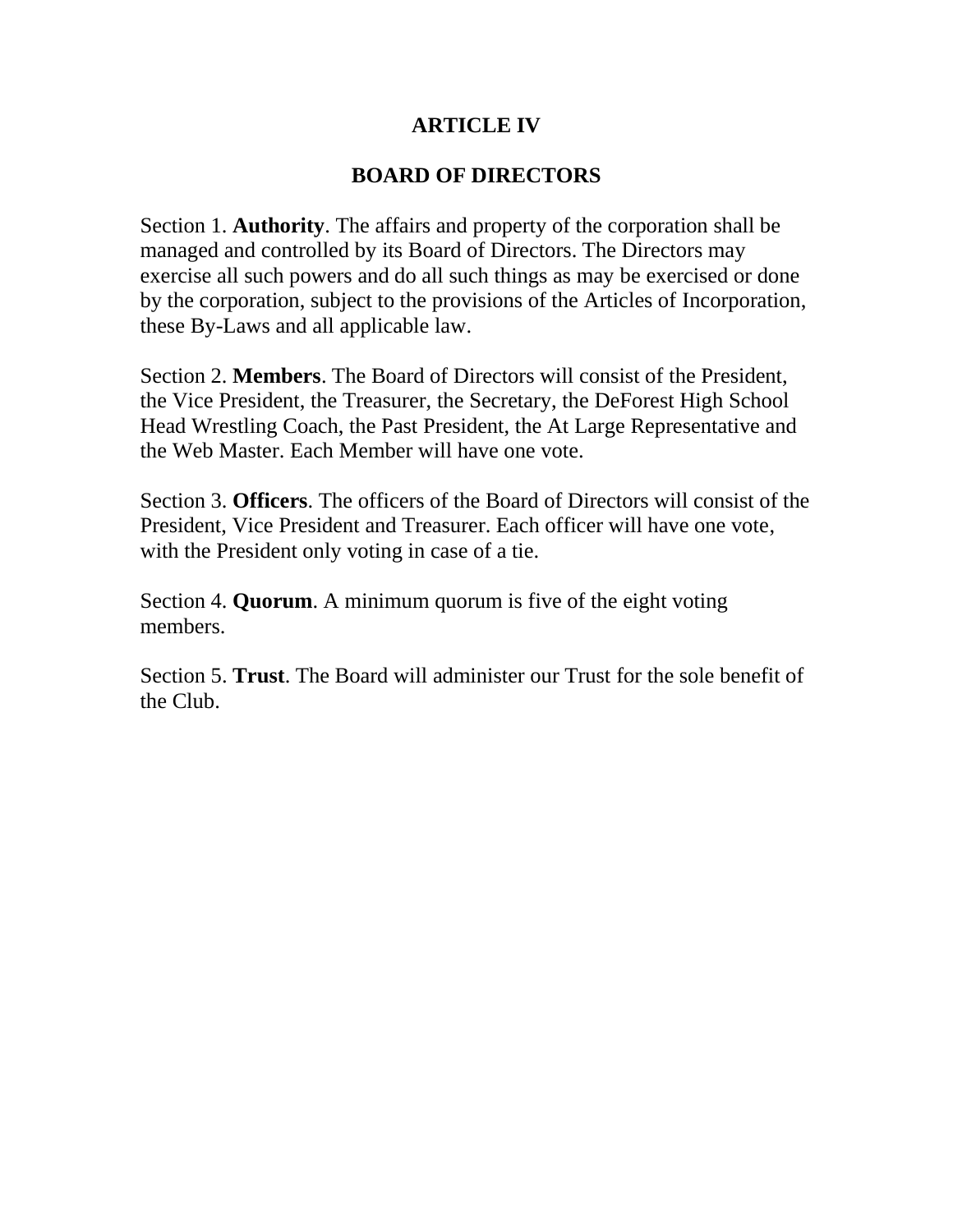### **DESCRIPTION OF DUTIES**

#### **1. PRESIDENT**

- a. Responsible for the overall operation of the Gold Medal Wrestling Club as established in these By-Laws.
- b. Is the Chairman of the Board of Directors and will preside over meetings.
- c. Schedules meetings as needed, preferably one month in advance.
- d. Develops an agenda for meetings
- e. Prepare the annual budget for the Gold Medal Wrestling Club in conjunction with the Treasurer.
- f. May sign Gold Meal Wrestling Club checks if the Treasurer is unavailable.

#### **2. VICE PRESIDENT**

- a. Assist the President in all activities as directed
- b. Responsible to assume the duties of the President if the President cannot perform them for any reason.

#### **3. TREASURER**

- a. Responsible for all financial records of the Gold Medal Wrestling Club.
- b. Report to the Board of Directors the financial status of the Club at every Board Meeting.
- c. Report to the General Membership the financial status of the Club at the Annual Meeting.
- d. Prepare the annual budget in conjunction with the President.
- e. Disperse funds as needed per budget.
- f. Authorized to sign checks.

#### **4. SECRETARY**

- a. Takes minutes of the Board of Directors and Annual meetings to document all activities of those meetings. Distribute those minutes in a timely manner via e mail to the Board and post on our web site.
- b. Maintain a list of all General Members in good standing.
- c. Is responsible for the yearly registration of wrestlers and maintaining the list of wrestlers in good standing.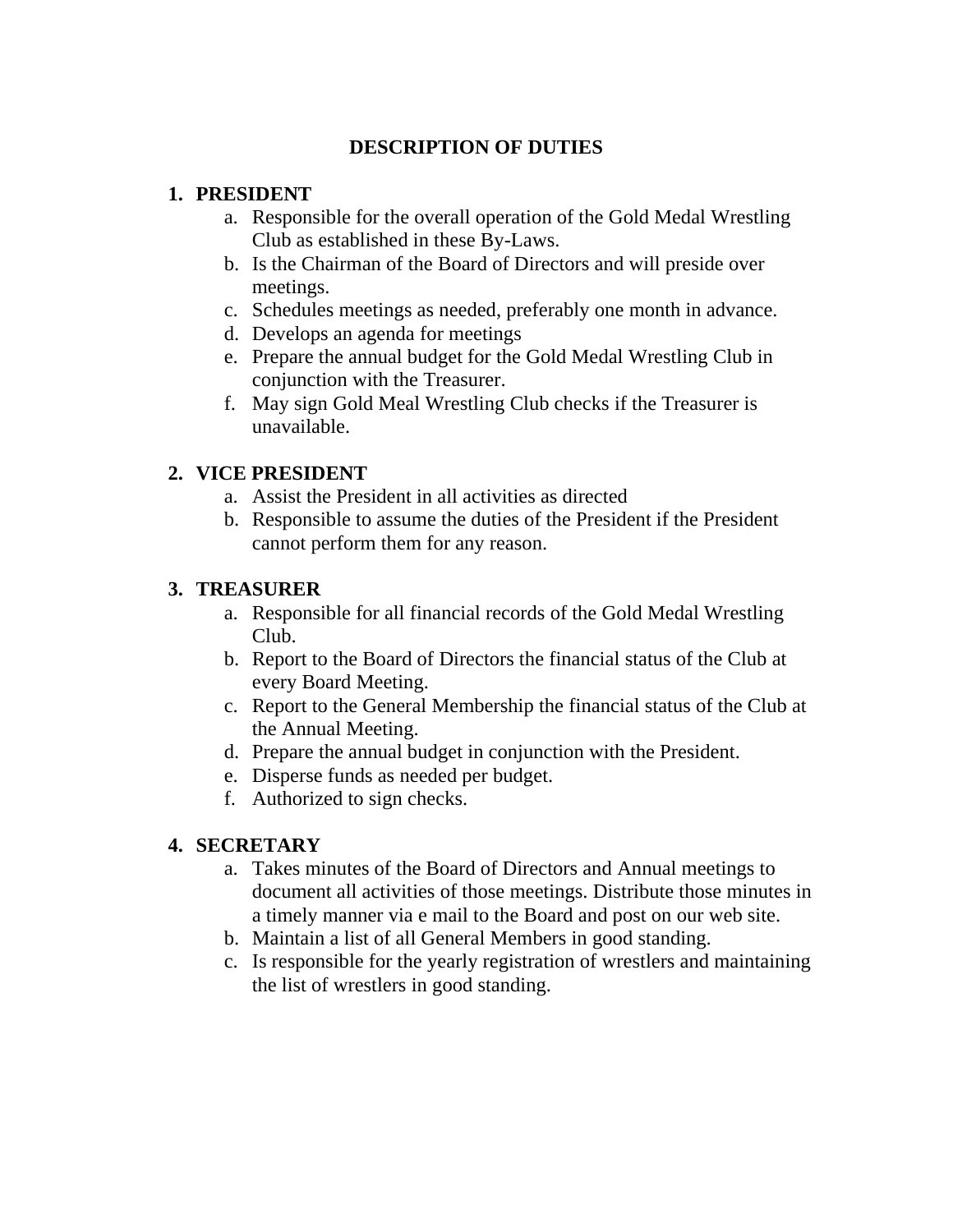### **5. DEFOREST HIGH SCHOOL HEAD COACH**

- a. Submit a yearly request for funds for DeFOREST High School Wrestling.
- b. Meet with the DeForest High School Athletic Director and any other school representative as needed.
- c. Set a Core system of wrestling technique used throughout all levels of Club wrestling, and teach a coaches clinic for all coaches in the DeForest wrestling program.

### **6. AT LARGE REPRESENTATIVE**

a. Assist in the operation of the Gold Medal Wrestling Club.

#### **7. PAST PRESIDENT**

a. Advise the President on past practices and procedures.

#### **8. WEB MASTER**

a. Maintain our web site.

#### **9. DeForest Middle School Coach**

- a. Submit a yearly request for funds for DeForest Middle School Wrestling.
- b. Teach our Core system of technique.
- c. Attend a clinic on the Core wrestling technique taught by the high school wrestling coach.

### **10.Youth Coach, 4th through 8th grade**

- a. Submit a yearly request for funds for the youth Club,  $4<sup>th</sup>$  -8<sup>th</sup> grade.
- b. Teach our Core system of technique.
- c. Attend a clinic on the Core wrestling technique taught by the high school wrestling coach.
- d. Attend team designated tournaments.

### **11.Youth Coach, 1st through 3rd grade**

- a. Submit a yearly request for funds for the Youth Club  $1<sup>st</sup> 3<sup>rd</sup>$  grade.
- b. Teach our Core system of technique.
- c. Attend a clinic on the Core wrestling technique taught by the high school wrestling coach.
- d. Attend team designated tournaments.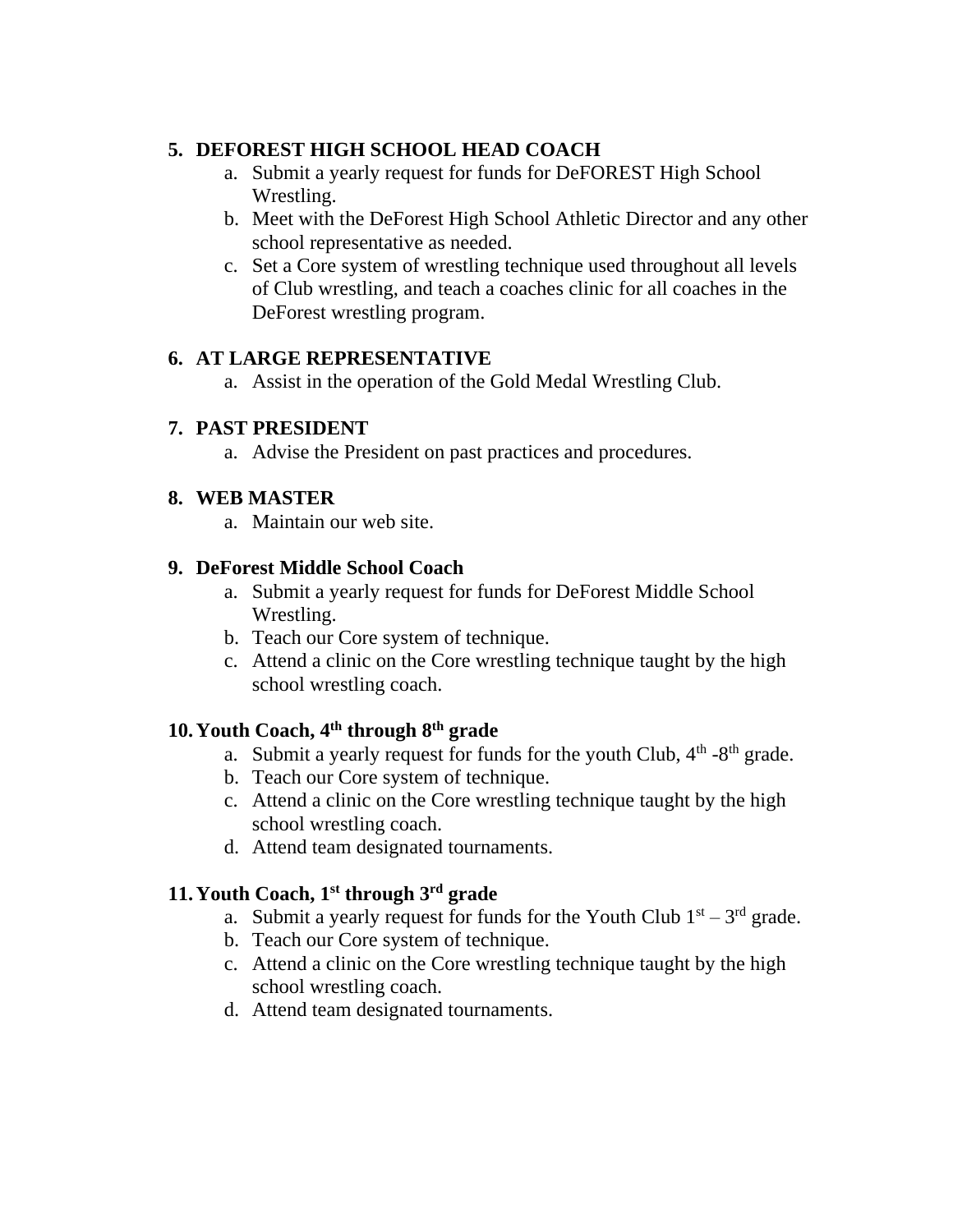### **ARTICLE V**

# **ELECTIONS**

Section 1. **Officers**. The General Members, at the Annual Meeting, will elect the President and Treasurer in odd numbered years and the Vice President in even numbered years. If an officer runs unopposed then, with his/her consent he/she will remain in office for the upcoming term.

Section 2. **Directors**. The General Members, at the Annual Meeting, will elect the Secretary in even numbered years.

### **APOINTMENTS**

Section 1. **Directors**. The At Large Representative is appointed by the Board for a four year term in even numbered years. The Web Master is appointed by the Board for a two year term in odd numbered years. The Past President is the last Gold Medal Club Wrestling Club President; if the past President does not wish to serve any of the Past Presidents may be appointed by the Board of Directors.

Section 2. **Coaches**. The Current DeForest High School Head Coach is automatically appointed to the Board of Directors. The Current Middle School Head Coach is not a member of the Board of Directors but is welcome to attend meetings as a non voting participant. The  $1<sup>st</sup>$  -3<sup>rd</sup> and  $4<sup>th</sup>$  -8<sup>th</sup> grade Youth Coaches are appointed to their position as Coaches by the Board of Directors. They are not members of the Board of Directors but are welcome to attend meetings as non voting participants.

Section 3. **Replacements**. The Board will appoint replacements to finish out the term of vacated positions.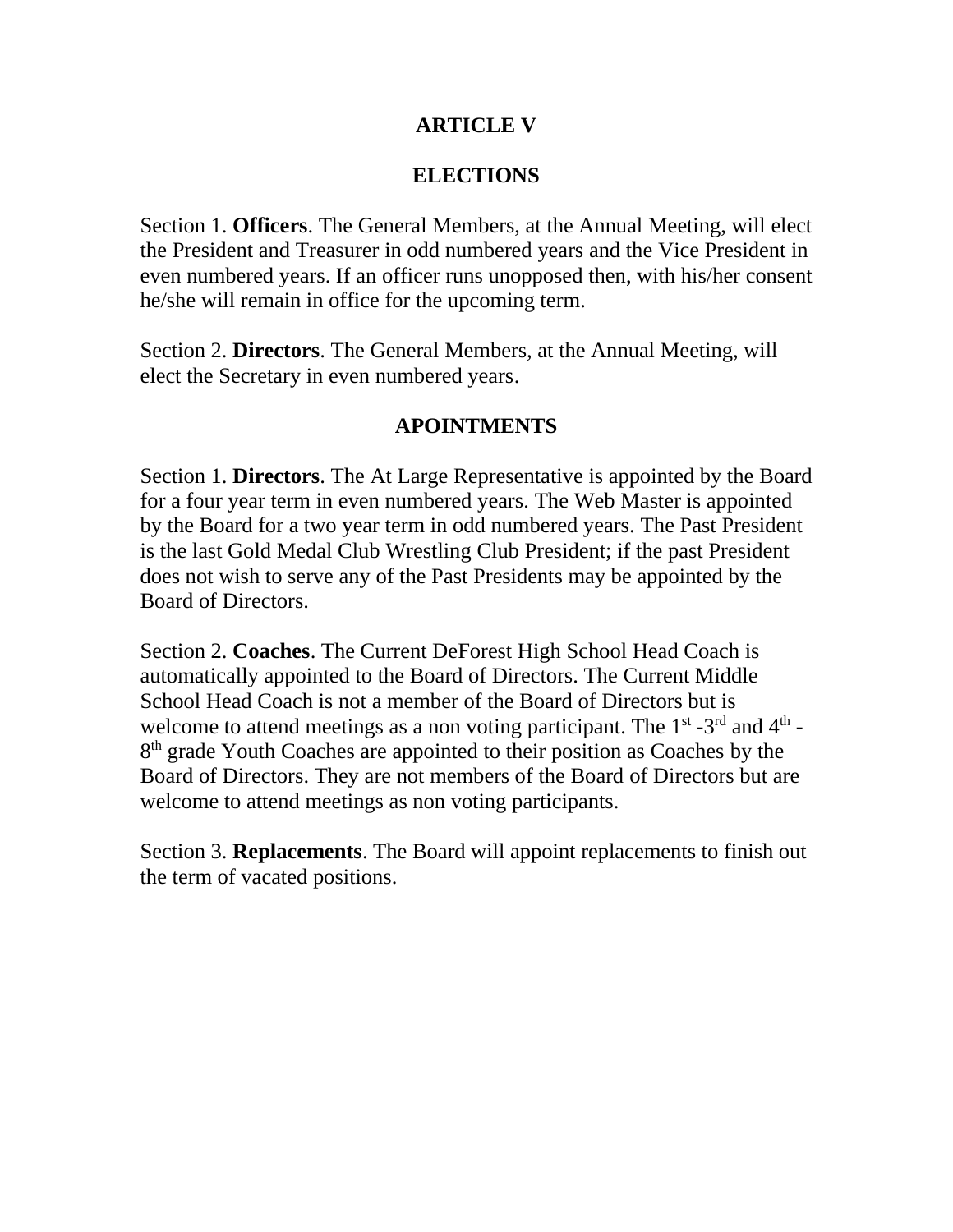### **ARTICLE VI**

# **ADMINISTRATIVE POLICIES**

Section 1. All positions on the Board of Directors are unpaid. Only, direct expenses will be reimbursed

Section 2. The audit committee will consist of three members of the Board of Directors.

Section 3. No Board member can hold two Board positions at the same time.

Section 4. The President may not serve as a Youth Coach.

Section 5. The President, Vice President , Treasurer, Secretary, DeForest High School Head Coach, At Large Representative, Past President and Web Master must attend a minimum of four meetings per year including our annual meeting.

# **ARTICLE VII**

# **FISCAL YEAR**

Section 1. **Fiscal Year**. The fiscal year of the Gold Medal Wrestling Club shall begin on August  $1<sup>st</sup>$  and end July  $31<sup>st</sup>$ .

# **ARTICLE VIII**

# **PARLIAMENTARY AUTHORITY**

Section 1. **Roberts Rules of Order**. The rules contained in the current edition of Roberts Rules of Order shall govern the Gold Medal Wrestling Club in all cases in which they are applicable and in which they are not in conflict with these By-Laws.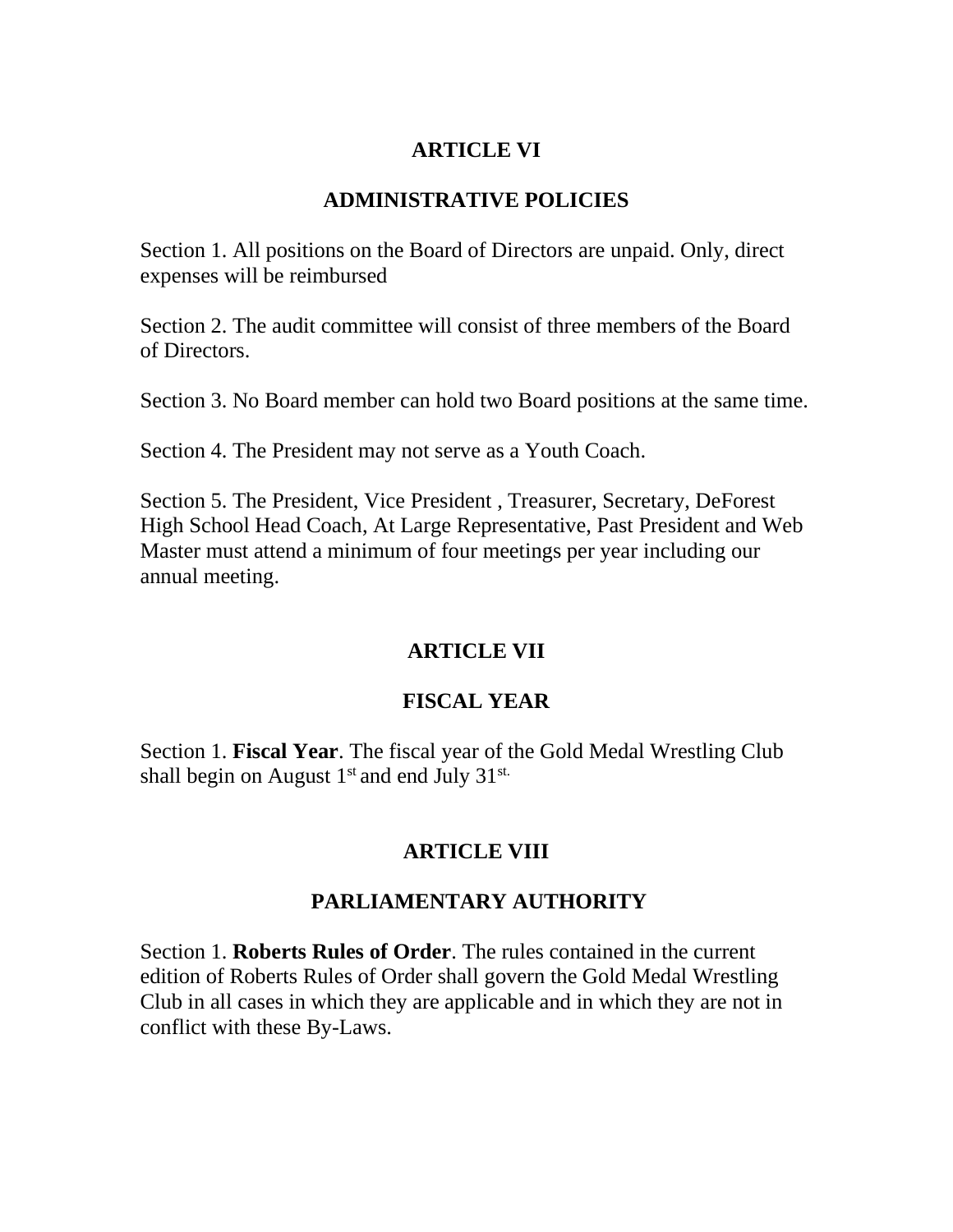### **ARTICLE IX**

#### **AMENDMENTS**

Section 1. **Amendments**. These By-Laws can be amended only at the annual meeting of this organization, by a two-thirds vote, provided that the amendment has been submitted in writing, or posted on our web site, 30 days in advance to the annual meeting. Voting shall take place as set forth in Article III, Section 3 Voting of Members. A committee may be appointed to submit a revised set of By-Laws as a substitute for existing By-Laws by a majority vote of the annual meeting, or by a two –thirds vote of the Board of Directors.

#### **ARTICLE X**

#### **RESOLUTION OF DISPUTES**

Section 1. **Grievance, Appeal and Due Process**. All grievances or disputes involving member(s) of the Gold Medal Wrestling Club that cannot be settled can be submitted in writing by the disputing person(s) to the President for resolution. If the President cannot resolve the dispute it can be appealed to the Board of Directors. The Board of Directors will appoint three of their members to meet with the disputing person(s) to make a final disposition. Their ruling will be final. The final disposition will be sent out to all Gold Medal Wrestling Club Board Members and affected parties promptly. This due process administrative procedure shall be a full and complete substitute for any court proceedings.

Section 2. **Removal of Board Members**. Removal will consist of the motion to remove being brought to the floor at a Board of Directors Meeting. A vote will then be taken with a majority approving to call a special directors meeting within two weeks to give time for all persons involved to prepare their case. If the removal meeting is directed to the President the Vice President will chair the meeting Due process will take place during this meeting with everyone concerned having the opportunity to speak. A two-thirds vote of a quorum of the Directors will be required for removal.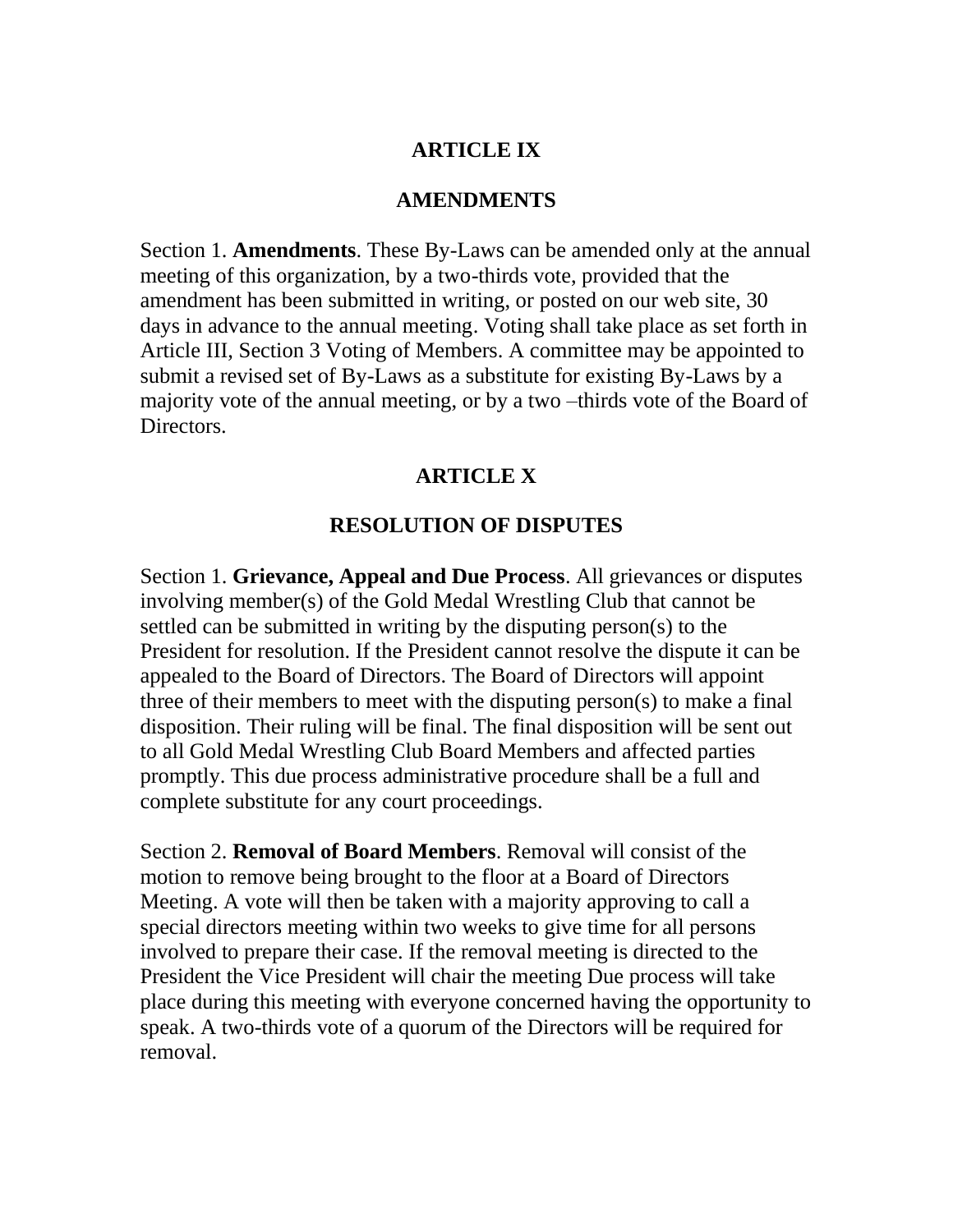### **ARTICLE XI**

### **CODE OF CONDUCT**

#### Section 1. **Wrestlers.** All Wrestlers will:

- a. Treat opponents with respect.
- b. Treat officials with respect.
- c. Wrestle hard but within the rules.
- d. Exercise self-control at all times. Setting and example for others to follow.

#### Section 2. **General Members, Parents and Spectators**. All General Members will:

- a. Attempt to understand the rules of the sport.
- b. Appreciate a good move no matter who makes it.
- c. Respect the strategy and judgment of the coach.
- d. Respect the judgment of the official, recognizing that wrestling contains many judgment calls and that many of the youth officials are young and inexperienced.
- e. Emphasize and demonstrate good sportsmanship at all times.
- f. Censures those whose behavior is unbecoming to the Gold Medal Wrestling Club or wrestling in general.
- g. Not misappropriate Club funds.

#### Section 3. **Coaches**. All coaches will:

- a. Treat the wrestlers with dignity and respect.
- b. Treat all officials with dignity and respect.
- c. Demonstrate good sportsmanship at all times.
- d. Censure others whose behavior is unbecoming to the Gold Medal Wrestling Club.
- e. Not misappropriate Club funds.